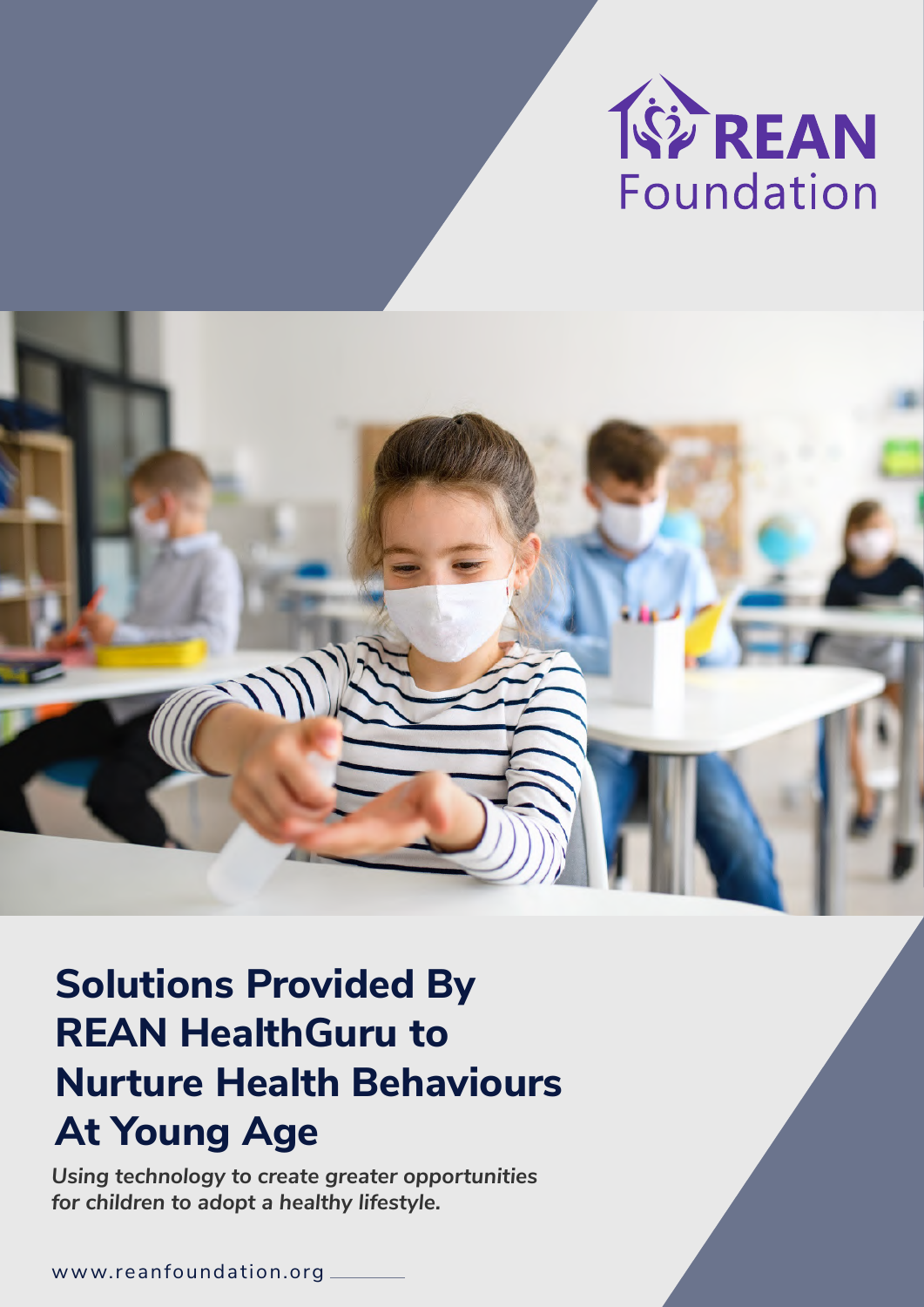*India has around 89 million children with anaemia and is the highest contributor of childhood*  anaemia. Iron deficiency anaemia is the most common cause of anaemia that could occur due to nutritional deficiencies, chronic conditions, such as inflammatory disorders; and parasitic infestations. It can result in impaired physical growth, motor development, and cognitive development among children. Educational interventions is one of the public health preventive strategies recommended by WHO and UNICEF.

## **Overview**

Youth is the critical phase of life, characterised by major changes in physical, physiological, psychological, and behavioural aspects as well as social interactions and relationships. Habits acquired during youth set the stage for a healthy and productive adulthood. Most school going children are presumed to be healthy but, as per WHO, an estimated 2.6 million young people aged 10 to 24 years die each year and a much greater number of young people suffer from illnesses that hinder their ability to grow and develop to their full potential.



Nearly two-thirds of premature deaths and one-third of the total disease burden in adults are associated with conditions or behaviours initiated in their youth that include tobacco use, physical inactivity, high risk sexual behaviours, injury and violence and others.

Motivating children and youngsters to develop lifestyle habits helps them support their good health for years to come. Our emphasis is to work with parents, children and educational institutions to promote health & wellness resources beyond disease & injury prevention. It is important to form a daily routine that focuses on eating nutritious foods, doing regular physical activity, and getting adequate sleep.

**These healthy habits form behaviours that contribute in:**



**50%** reduction in diarrhea can be achieved by sharing simple tips around hand hygiene. This raises an urgent need of developing a model for health promotion at schools that is replicable, sustainable, and can be modified to the local needs as well. School Health Promotion is an international need with programmes implementing across continents due to numerous documented benefits, to not just the individuals but to the community and country as a whole.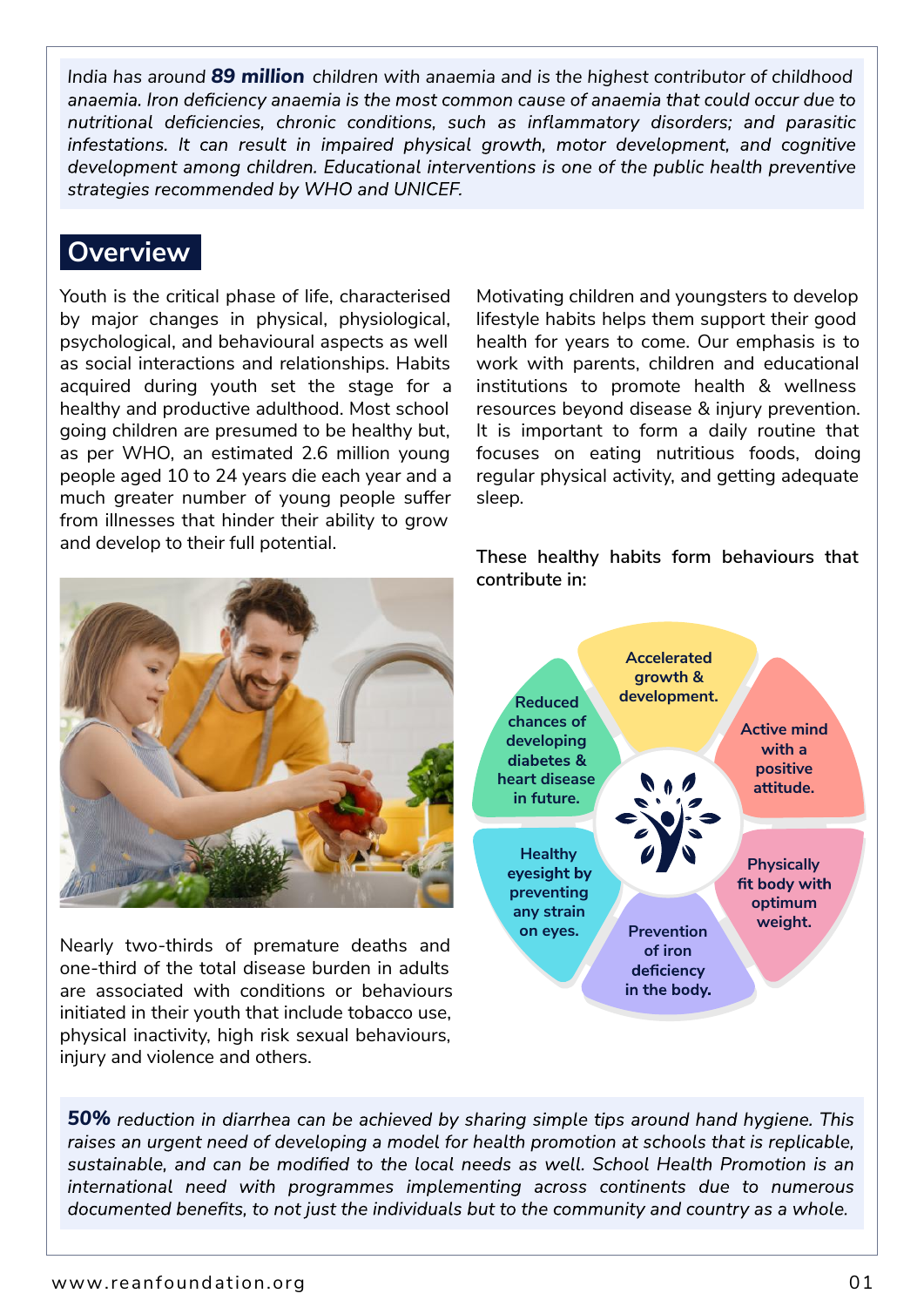

What are the key health challenges faced by children and young adults?

| <b>Challenges Faced by Students</b>                                                                                       | <b>REAN HealthGuru Solution</b>                                                                                                                                                           |
|---------------------------------------------------------------------------------------------------------------------------|-------------------------------------------------------------------------------------------------------------------------------------------------------------------------------------------|
| • Nutrition deficiency including protein<br>and carbohydrate deficiencies and<br><b>Vitamin A deficiency</b><br>• Anaemia | • Chat with REAN HealthGuru bot to Gget<br>all information about food nutrition to<br>prevent anemia, poor vision, fungal<br>infections, tooth decay etc. and maintain<br>a healthy body. |
| • Poor eyesight                                                                                                           | • Easily detect anaemia using a non-                                                                                                                                                      |
| • Fungal infections like Angular Cheilitis                                                                                | invasive application by REAN Foundation.                                                                                                                                                  |
| • Lack of dental hygiene leading to cavities<br>and Gingivitis                                                            | • Join the community to understand the<br>symptoms of digital addiction and get help<br>to get rid of it.                                                                                 |
| • Mental stress & anxiety                                                                                                 | • Benefit from expert insights and guidance                                                                                                                                               |
| • Digital addiction                                                                                                       | to develop habits that foster good health                                                                                                                                                 |
| • Non-existent health habits & behaviour                                                                                  | with nutritious diet, exercise and less<br>mental stress.                                                                                                                                 |

*52% 57% children* aged 12 to 19 have had a cavity in their permanent teeth according to CDC (Centers for Disease Control and Prevention). Untreated cavities can cause pain and infections that may lead to problems with eating, speaking, playing, and learning. They can also lead to severe infection under the gums which can spread to other parts of the body and have serious, and in rare cases fatal, results.

Poor personal hygiene and inadequate sanitation practices among young children leads to communicable diseases. Technology can play an important role in terms of enhancing hygiene knowledge and practices among school children and mothers, alongside exploration of mothers and teachers' insights into whether or not the intervention has been effective in improving hygiene practices among children.